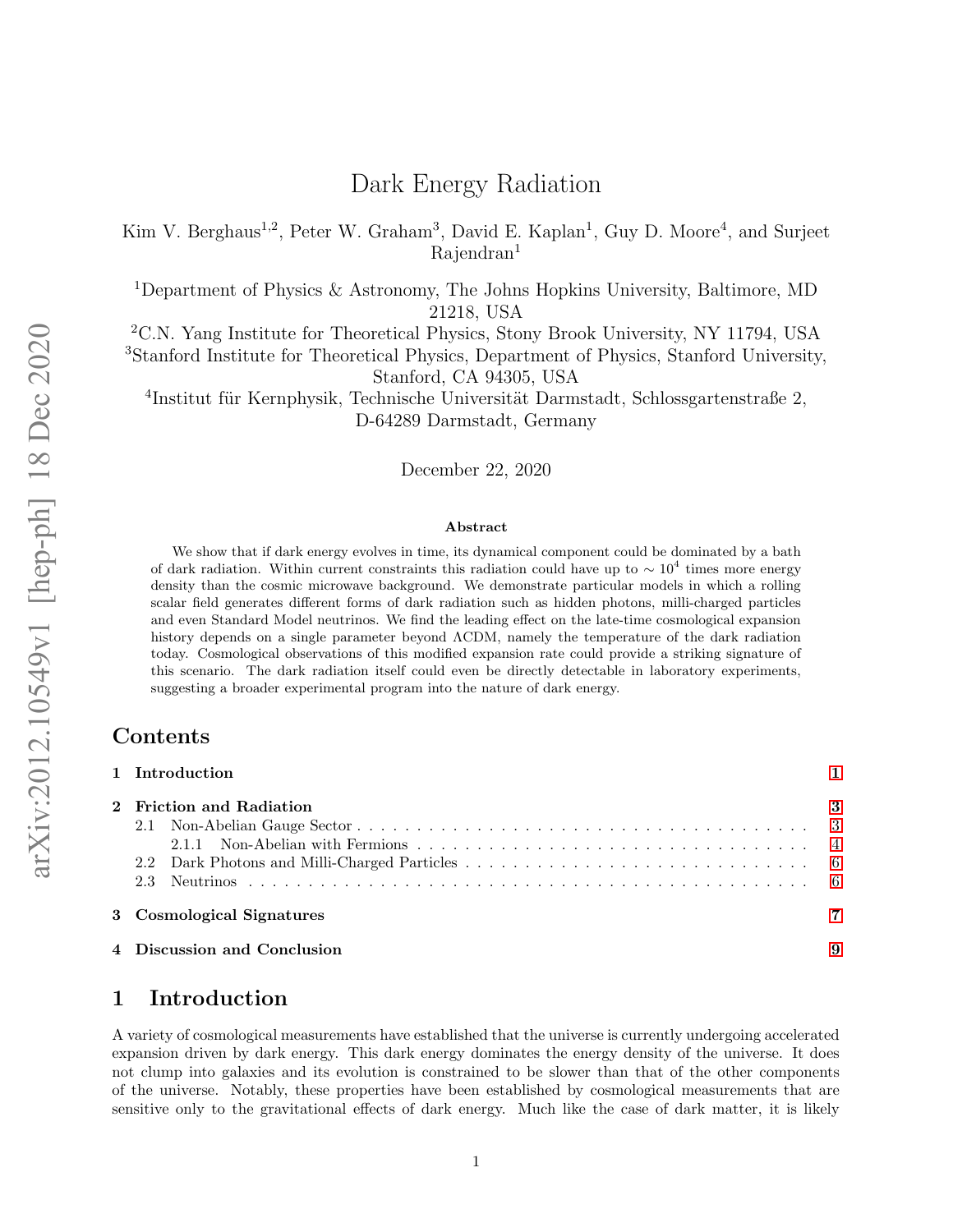that the properties of dark energy can be more deeply probed if the dark energy has non-gravitational interactions with the standard model. How can the dark energy couple to the standard model and what kinds of signals can these interactions lead to? A systematic identification of these could lead to a robust program of laboratory based probes of dark energy, similar to the effort that is currently underway to identify the nature of dark matter.

Unlike dark matter, such a program has not been widely pursued for dark energy due to the widespread theoretical assumption that the dark energy is a cosmological constant. Indeed, a cosmological constant is the simplest proposal for dark energy and such a constant cannot be probed in laboratory experiments. But this is simply theory prejudice - the experimental nature of physics requires observational probes to establish if the dark energy is actually a constant or if it has a dynamical component, e.g., a kinetic energy. This kinetic energy can couple to the standard model through non-gravitational interactions and could potentially be probed in the laboratory. In fact, there are significant theoretical motivations to search for such a kinetic energy. The cosmological constant is observationally known to be orders of magnitude smaller than identifiable standard model contributions to it and thus appears to require a massive fine tuning. At present, the only known mechanisms  $(e.g., [1-6])$  $(e.g., [1-6])$  $(e.g., [1-6])$  to naturally explain this fine tuning requires dynamical evolution, implying the existence of a dynamical component of dark energy.

Given the isotropic nature of dark energy, the simplest model of dynamical dark energy is a light scalar field that is slowly rolling down its potential. While the mass of this field has to be smaller than the Hubble scale ( $\sim 10^{-43}$  GeV) today, its kinetic energy could be significantly larger — constrained to be no larger than a few percent of the dark energy density today  $\sim$  meV<sup>4</sup>. The coupling of this kinetic energy to the polarization of light (see e.g. [\[7–](#page-10-1)[9\]](#page-10-2) and references) and the spin of nucleons/electrons has been investigated (see e.g. [\[10–](#page-10-3)[13\]](#page-10-4)). In these, the dark energy provides a homogeneous background and the motion of the test particle against the background gives rise to polarization rotation/spin precession. The spatial/temporal coherence and the frequency of these signals are all set by the Hubble scale today i.e. the age of the universe. Experimentally, while the extended temporal coherence is useful to combat sensor noise, the DC nature of the signal gives rise to challenging systematics.

In this paper, we point out that the phenomenology of dynamical dark energy is richer than simply the motion of test particles against a homogeneous background, giving rise to qualitatively different experimental signatures. Specifically, if the scalar field has technically natural interactions with a dark Yang-Mills sector, these interactions can give rise to additional friction/dissipation channels for the kinetic energy of the scalar field. These dissipation mechanisms can convert the coherent and homogenous kinetic energy of the field into hot radiation. The energy density in this radiation can be as large as a few percent of meV<sup>4</sup>. While this is considerably larger than the energy density set by  $n_{\text{eff}}$  measurements from the CMB (in fact, this energy density is larger than that of the CMB today), there is no conflict with the CMB since this radiation occurs from the conversion of dark energy today rather than in the early universe.

If the dark energy were to have this phenomenology, there are considerable experimental implications. First, these dissipation mechanisms can remove a significant chunk of the kinetic energy of the field leading to null results in some of the DC experimental probes discussed above. In particular the spin precession measurements in laboratories today would have a greatly reduced signal. However, searches for polarization rotation of the CMB (cosmic birefringence) would still be important as even a tiny integrated kinetic energy would be detectable beyond astrophysical limits. Second, the conversion of the kinetic energy into hot radiation could be detected indirectly through cosmological measurements of the expansion rate. Third, this conversion could be detected directly by searching for this radiation to interact with a detector. This requires new kinds of experiments. The hot radiation is at a high frequency ∼ THz (∼ meV) where systematic backgrounds are under better control than a DC experiment. But, the signal is not coherent and thus requires enhanced sensing.

The properties of the standard model imply that this radiation is not in the form of photons. The high mass of the electron relative to the dark energy scale as well as astrophysical limits on the direct coupling of light scalar fields to electromagnetism makes the conversion into photons inefficient. In this paper, we point out that this conversion can be efficient through Yang-Mills sectors, hidden/dark photons, milli-charged particles and right handed neutrinos.

The rest of this paper is organized as follows. In section [2,](#page-2-0) we outline the basic technique that allows the kinetic energy of dark energy to be converted into radiation in a technically natural way. We then show how this radiation can manifest itself in the form of pure Yang-Mills gauge bosons (section [2.1\)](#page-2-1), hidden photons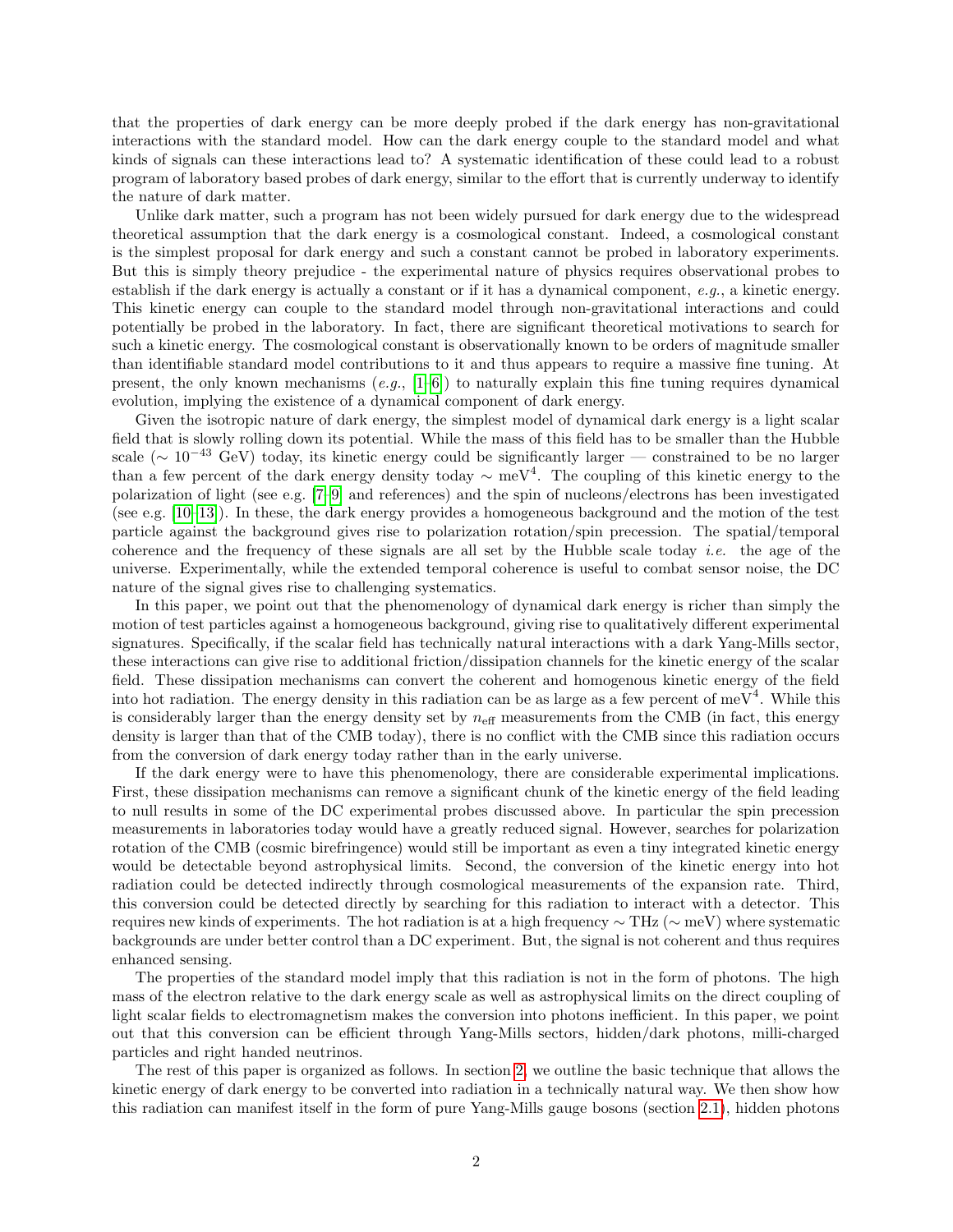(section [2.2\)](#page-5-0), milli-charged particles (section [2.2\)](#page-5-0) and right handed neutrinos (section [2.3\)](#page-5-1). Following this, in section [3](#page-6-0) we discuss cosmological probes of this scenario and conclude in section [4](#page-8-0) where we comment on various direct detection possibilities.

### <span id="page-2-0"></span>2 Friction and Radiation

The point of this section is to show that dark energy could easily have a radiation component consisting of a variety of possible particle types. We focus on models in which a rolling scalar field couples to such a light sector. The rolling scalar populates the light sector, which in turn thermalizes and creates friction for the rolling scalar as a form of back-reaction.

We take arguably the simplest model of a rolling scalar field, one with a linear potential  $V(\varphi) = -C\varphi$ . The equation of motion for such a field will be

<span id="page-2-2"></span>
$$
\ddot{\varphi} + 3H\dot{\varphi} + \Upsilon \dot{\varphi} = C \tag{1}
$$

Where H is the Hubble rate and  $\Upsilon$  is the (generally temperature-dependent) source of friction that we will exploit in this paper. The over-dot denotes time derivatives in standard FRW coordinates. We have chosen the origin of  $\varphi$  to be the point of zero vacuum energy. Observation requires  $\varphi < 0$  today (positive vacuum energy) and we will look for solutions where  $\ddot{\varphi} < (3H + \Upsilon)\dot{\varphi}$ . Unless otherwise noted, we will assume  $\Upsilon \gg 3H$ . Thus dark energy density will consist of vacuum energy plus a quasi-thermal bath and a near-negligible contribution from  $\varphi$ 's kinetic energy.

In the rest of this section, we present minimal models that can generate different particle contents in the background dark radiation.

### <span id="page-2-1"></span>2.1 Non-Abelian Gauge Sector

For a non-Abelian gauge theory with fermions and an axion-like coupling of  $\varphi$  to the gauge fields, we have the Lagrangian

<span id="page-2-3"></span>
$$
-\mathcal{L} = \frac{1}{2g^2} \operatorname{Tr} G_{\mu\nu} G^{\mu\nu} + \bar{\psi} \left( \not{D} + m \right) \psi + \frac{1}{2} \partial_{\mu} \varphi \partial^{\mu} \varphi + \frac{\varphi}{f} \frac{\operatorname{Tr} G_{\mu\nu} \tilde{G}^{\mu\nu}}{16\pi^2} - C \varphi \tag{2}
$$

where we take a gauge group  $SU(N_c)$  and the  $N_f$  fermions  $\psi$  are in some representation R of the gauge group. Contributions to dynamical friction on a pseudo-scalar from a QCD-like sector has been of significant interest as it affects the calculation of the axion dark-matter abundance [\[14\]](#page-10-5).

First we investigate the simplest case, pure Yang-Mills (essentially the  $m \to \infty$  limit). The field equation of motion is

$$
\partial_{\mu}\partial^{\mu}\varphi = -C + \frac{\text{Tr} G_{\mu\nu}\tilde{G}^{\mu\nu}}{16\pi^2 f}.
$$
\n(3)

The last term is related to the Chern-Simons number density. When a thermal average is taken of this equation, the last term will contribute to rolling friction due to real-time sphaleron processes when  $\dot{\varphi} \neq 0$ . This contribution is

$$
\left\langle \frac{\text{Tr} G_{\mu\nu} \tilde{G}^{\mu\nu}}{16\pi^2} \right\rangle = \frac{\Gamma_{\text{sph}}}{2T} \left( \frac{\dot{\varphi}}{f} \right)
$$
\n(4)

where the sphaleron rate is of order

$$
\Gamma_{\rm sph} \sim N_c^5 \alpha^5 T^4 \tag{5}
$$

up to logs of  $\alpha$ . The factor  $1/2T$  is the relation between the free diffusion rate for topological charge  $\Gamma_{\rm sph}$ and the rate at which a chemical potential drives topological transitions, (see Ref. [\[15\]](#page-10-6)). For a discussion of the sphaleron rate see [\[16–](#page-10-7)[18\]](#page-10-8), and for a general discussion of chemical potentials, particle number violation, and sphaleron processes, see [\[19–](#page-10-9)[21\]](#page-10-10). Thus the friction coefficient in [\(1\)](#page-2-2) is [\[22\]](#page-10-11)  $\Upsilon \sim (N_c \alpha)^5 T^3/f^2$ . This friction beats Hubble friction when  $f \ll T \sqrt{T/H} (N_c \alpha)^{5/2}$ .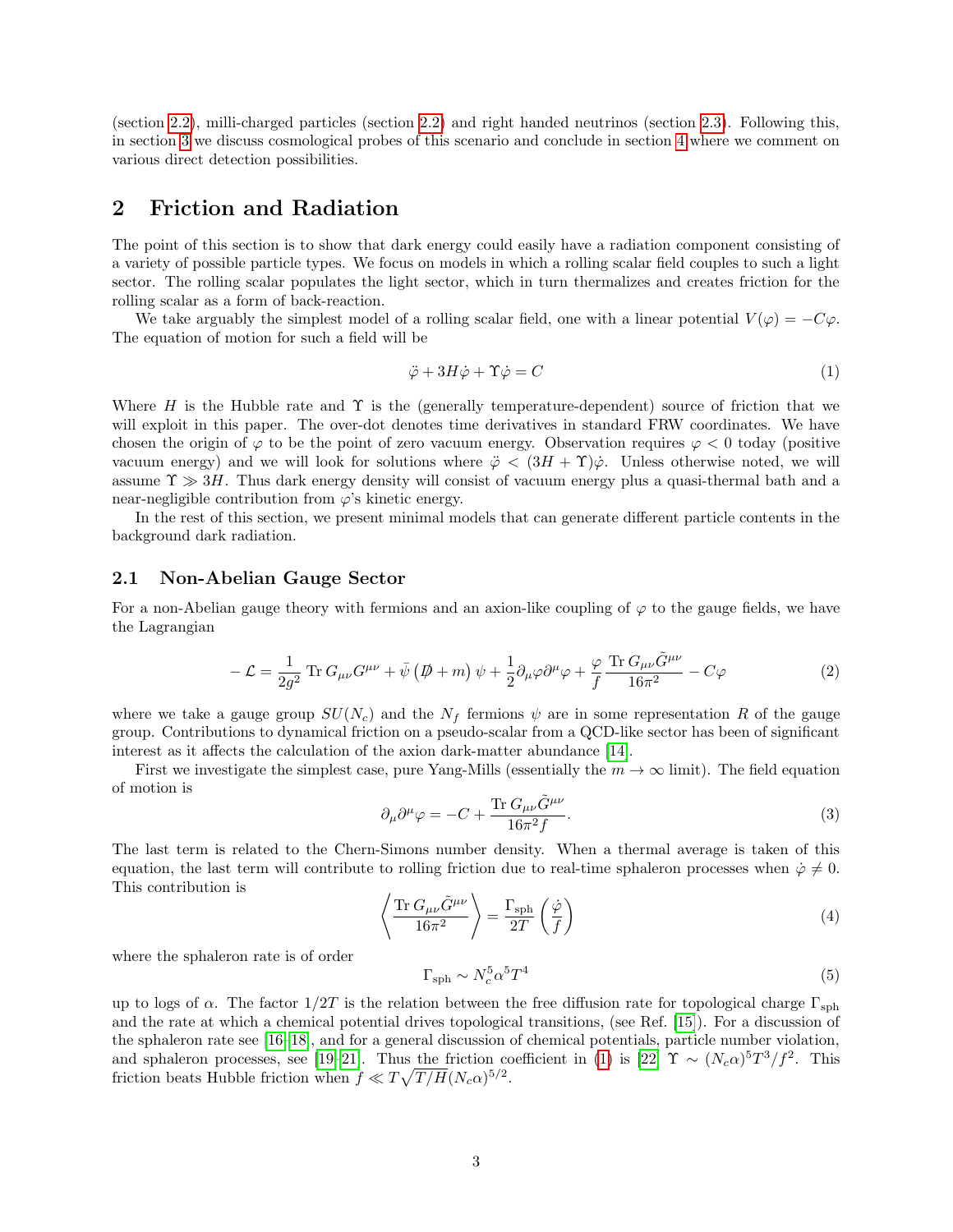Now we can estimate the temperature as a function of the remaining parameters. The dark radiation density,  $\rho_{DR}$ , will lose energy density via redshift from the expanding universe, and gain energy density from the friction's back reaction:

<span id="page-3-1"></span>
$$
\dot{\rho}_{DR} = -4H\rho_{DR} + \Upsilon \dot{\varphi}^2 \tag{6}
$$

where  $\rho_{DR} = (2N_c^2 - 1)(\pi^2/30)T^4$ , accounting for the gluons and the thermalized axions (thermal excitations of the inflaton field) which accompany them. We can plug in for  $\dot{\varphi}$  by solving for it in [\(1\)](#page-2-2) in the slow-roll  $(\ddot{\varphi} \to 0)$  and thermal friction  $(\Upsilon \gg H)$  limits, giving  $\dot{\varphi} \simeq C/\Upsilon$ . If we also assume quasi-steady-state behavior in [\(6\)](#page-3-1),  $\dot{\rho}_{DR} \sim 0$ , we can solve for T:

$$
T \sim \left(\frac{C^2 f^2}{H N_c^7 \alpha^5}\right)^{1/7}.\tag{7}
$$

The temperature's slow  $(-1/7$  power) dependence on H shows this is a reasonable approximation. However, in Section [3,](#page-6-0) we solve the exact equations of motion analytically and numerically.

Note, we can choose parameters such that  $T \sim meV$ . For thermal friction dominance, this amounts to  $f \ll \text{TeV}$ . As this is all occurring in a hidden sector it is not subject to collider bounds. When one includes couplings to standard model particles, there exists a broad range of parameter space allowed by current experiments.

Also note, the following assumptions are required to make our analysis valid. We assume that  $\dot{\phi}$  is slowly varying on the  $1/\alpha^2T$  time scale on which the thermal medium reacts to these effects. If this is not the case, then the response is more complicated and is not determined by the sphaleron rate. However, this is a trivial constraint. We also assume that the  $\dot{\varphi}GG/f$  term is smaller than the other terms in the YM equations of motion so we can linearize in it in the usual fluctuation-dissipation sense. This happens as long as  $\dot{\varphi}/f < T$ , which is again trivial to satisfy. Finally, we take  $\alpha^2 T > H$  so the Hubble rate is small compared to the rate of thermalization, which simply requires  $\alpha$  to not be too small.

Lastly, note that this quasi-steady-state behavior is relatively insensitive to initial conditions. Setting  $\dot{\varphi} = 0$  and  $T = 0$  at early times still asymptotically generates this friction and heat bath today. A large T at early times will red-shift away and is anyway limited by CMB sensitivity to additional degrees of freedom. A large  $\dot{\varphi}$  at early times redshifts even faster than radiation and is then damped by thermal dynamics. Thus, the solution we find is an attractor.

#### <span id="page-3-0"></span>2.1.1 Non-Abelian with Fermions

The existence of fermions in this sector can suppress the friction as sphaleron transitions can build up chiral charge and associated chemical potential, which suppresses the sphaleron rate. A fermion mass violates the chiral symmetry and thus reduces the chiral charge. These issues only occur if the fermion masses are very light; we will see below that, if the fermion mass m grows larger than  $\alpha^2 T$ , the sphaleron rate approaches that of the pure YM case.

If the mass is zero, there are two conserved fermionic numbers, the left-handed fundamental number  $n_F$ (for fermions in the fundamental representation) and the left-handed anti-fundamental number  $n_F$ , with associated currents  $j_F^{\mu}$  and  $j_F^{\mu}$ . If we think of the two Weyl fermions as one Dirac fermion,  $n_F$  is the net left-particle number and  $n_F$  is minus the net right-particle number. We will assume initially  $n_F = n_{\bar{F}} = 0$ . Again in the absence of a mass, each current obeys

$$
\partial_{\mu}j_{F}^{\mu} = \frac{\text{Tr} G_{\mu\nu}\tilde{G}^{\mu\nu}}{16\pi^{2}} = \partial_{\mu}j_{\bar{F}}^{\mu} \tag{8}
$$

where the field strength trace is the topological charge density. For a general representation  $R$  we would find

$$
\partial_{\mu}j_{R}^{\mu} = 2T_{R}\frac{\text{Tr} G_{\mu\nu}\tilde{G}^{\mu\nu}}{16\pi^{2}}\tag{9}
$$

where  $T_R = C_R d_R/d_A$  is the trace normalization of the representation (1/2 for fundamental,  $N_c$  for adjoint, etc),  $C_R$  is the Casimir,  $d_R$  is the dimension, and  $d_A = N_c^2 - 1$  is the dimension of the adjoint representation. Assuming a statistically uniform system, this reduces to equations for particle number, such as

<span id="page-3-2"></span>
$$
\partial_t n_R = 2T_R \frac{\text{Tr} G_{\mu\nu} \tilde{G}^{\mu\nu}}{16\pi^2}.
$$
\n(10)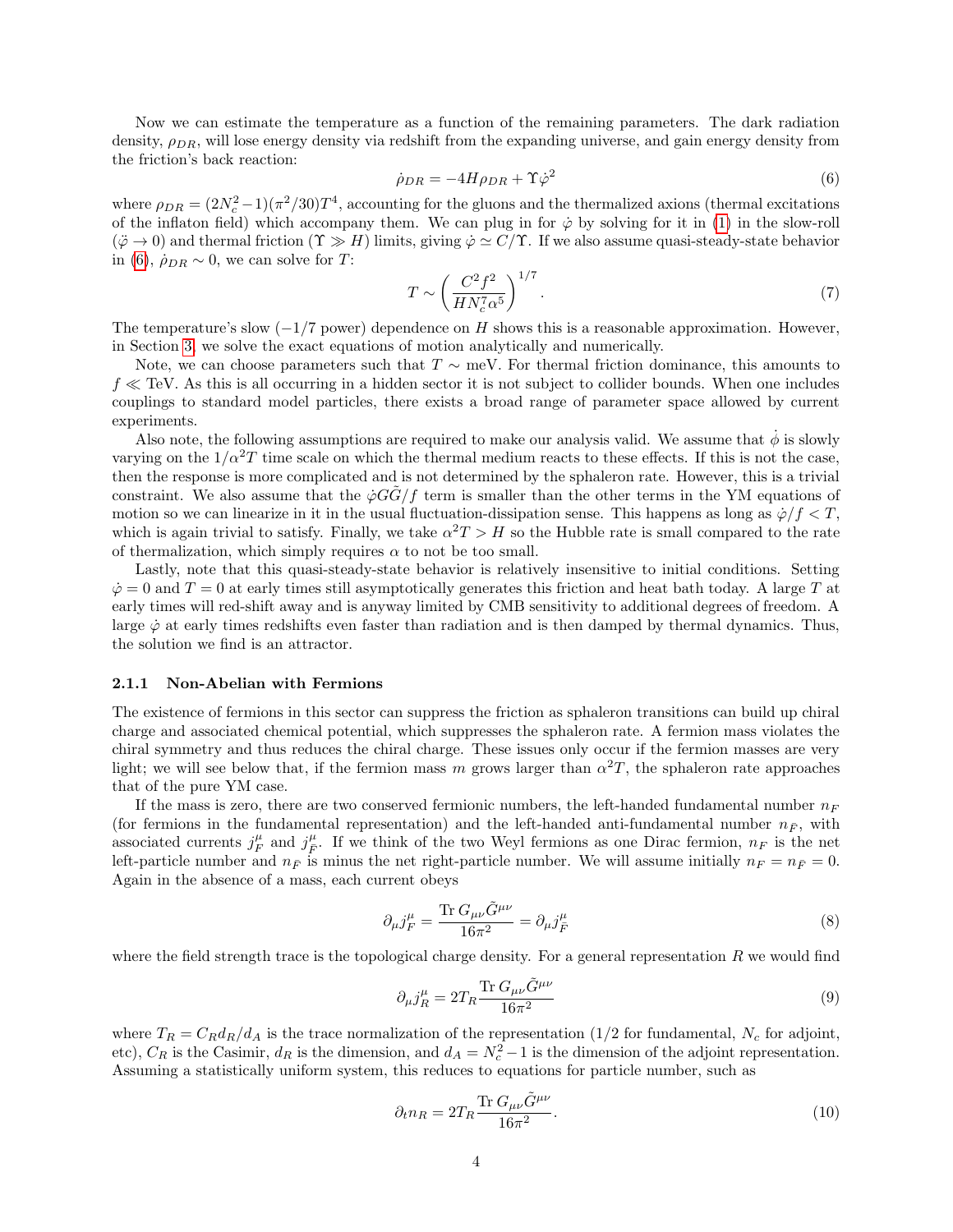If the particle number is otherwise conserved (or for small mass, long lived), then the fermions otherwise equilibrate, and the particle number is related to a chemical potential  $\mu_R$  via

$$
n_R(\mu) = d_R \int \frac{d^3 p}{(2\pi)^3} \left( \frac{1}{e^{(p-\mu_R)/T} + 1} - \frac{1}{e^{(p+\mu_R)/T} + 1} \right) \simeq \frac{d_R \mu_R T^2}{12},
$$
\n
$$
\mu_R(n) = \frac{12n_R}{d_R T^2}.
$$
\n(11)

Here the two terms in the first line are the particles and the antiparticles, and we have expanded to linear order in  $\mu_F$ .

Now consider the equations of motion for the Chern-Simons number itself. Besides the driving force  $\dot{\varphi}$ acting on it, there is also the energy cost of producing particle number against a chemical potential:

<span id="page-4-0"></span>
$$
\left\langle \frac{\text{Tr} \ G_{\mu\nu} \tilde{G}^{\mu\nu}}{16\pi^2} \right\rangle = \frac{\Gamma_{\text{sph}}}{2T} \left( \frac{\dot{\varphi}}{f} - \sum_R 2T_R \mu_R \right) \tag{12}
$$

where we showed the general situation for multiple fields in different representations R. The factor  $2T_R$  is the number of particles produced by a sphaleron event, each of which costs a free energy  $\mu_R$ .

Taking the thermal average of equations of motion [\(1\)](#page-2-2) and [\(10\)](#page-3-2), and inserting the relations for the chemical potential [\(11\)](#page-4-0), we find the following combined equations (for a massless fermion in representation  $R)$ :

<span id="page-4-1"></span>
$$
-\ddot{\varphi} = -C + \frac{\Gamma_{\rm sph}}{2Tf} \left( \frac{\dot{\varphi}}{f} - \frac{24T_R n_R}{d_R T^2} \right),\tag{13}
$$

$$
\partial_t n_R = \frac{T_R \Gamma_{\rm sph}}{T} \left( \frac{\dot{\varphi}}{f} - \frac{24T_R n_R}{d_R T^2} \right). \tag{14}
$$

We see that there is no solution where  $\ddot{\varphi}$  vanishes asymptotically; instead, the particle number grows and  $\varphi$ continues to accelerate. As a side note, there is still effective dissipation even in this exactly massless case. These equations [\(13\)](#page-4-1) and [\(14\)](#page-4-1) can be solved for an asymptotic solution which still has energy being dumped from the scalar field into the thermal bath. This rate of energy transfer is highly suppressed and we will not focus on these solutions.

However, in the case of a small non-zero fermion mass  $(m \neq 0)$ , there are chirality-violating scattering processes, with a matrix element proportional to the mass at leading order. This means that there is an additional term in the particle number evolution equation:

<span id="page-4-2"></span>
$$
\partial_t n_R = \frac{T_R \Gamma_{\rm sph}}{T} \left( \frac{\dot{\varphi}}{f} - \frac{24T_R n_R}{d_R T^2} \right) - \kappa \frac{n_R N_c \alpha m^2}{T^2} \tag{15}
$$

with  $\kappa$  a coefficient which one could calculate in principle and should be  $\mathcal{O}(1)$  [\[23\]](#page-10-12). Now we see that  $n_R$ can approach a constant value. Setting its time dependence in [\(15\)](#page-4-2) to zero and solving for  $n<sub>R</sub>$ , one can now generate an effective friction rate  $\Gamma_{\text{eff}}$  in the  $\varphi$  equation of motion

$$
-\ddot{\varphi} = -C + \Gamma_{\text{eff}} \dot{\varphi} \tag{16}
$$

with

$$
\Gamma_{\text{eff}} = \frac{\Gamma_{\text{sph}}}{2Tf^2} \left( \frac{\Gamma_{ch}}{\Gamma_{ch} + \frac{24T_R^2}{d_R T^3} \Gamma_{\text{sph}}} \right)
$$
\n(17)

where we defined the chirality-violation rate  $\Gamma_{ch} \equiv \kappa N_c \alpha m^2/T$ . If the  $\Gamma_{ch}$  term is larger than the sphaleron term – *i.e.*, if  $m^2/T^2 \gg (24T_R^2/d_R\kappa)(N_c\alpha)^4$  – then the particle number relaxes primarily due to spin flips before it can back-react on the sphaleron processes, and thus for a large enough mass, the original friction is restored. For a finite mass, friction at some level is maintained and steady-state solutions are possible. In this limit where  $\Gamma_{ch}$  is small, the thermal friction beats Hubble friction if  $\Gamma_{\text{eff}} \simeq (\kappa d_R N_c \alpha)/(48T_R^2)(Tm^2/f^2) > H$ , and thus it is possible to have significant dark energy radiation for a wide range of masses.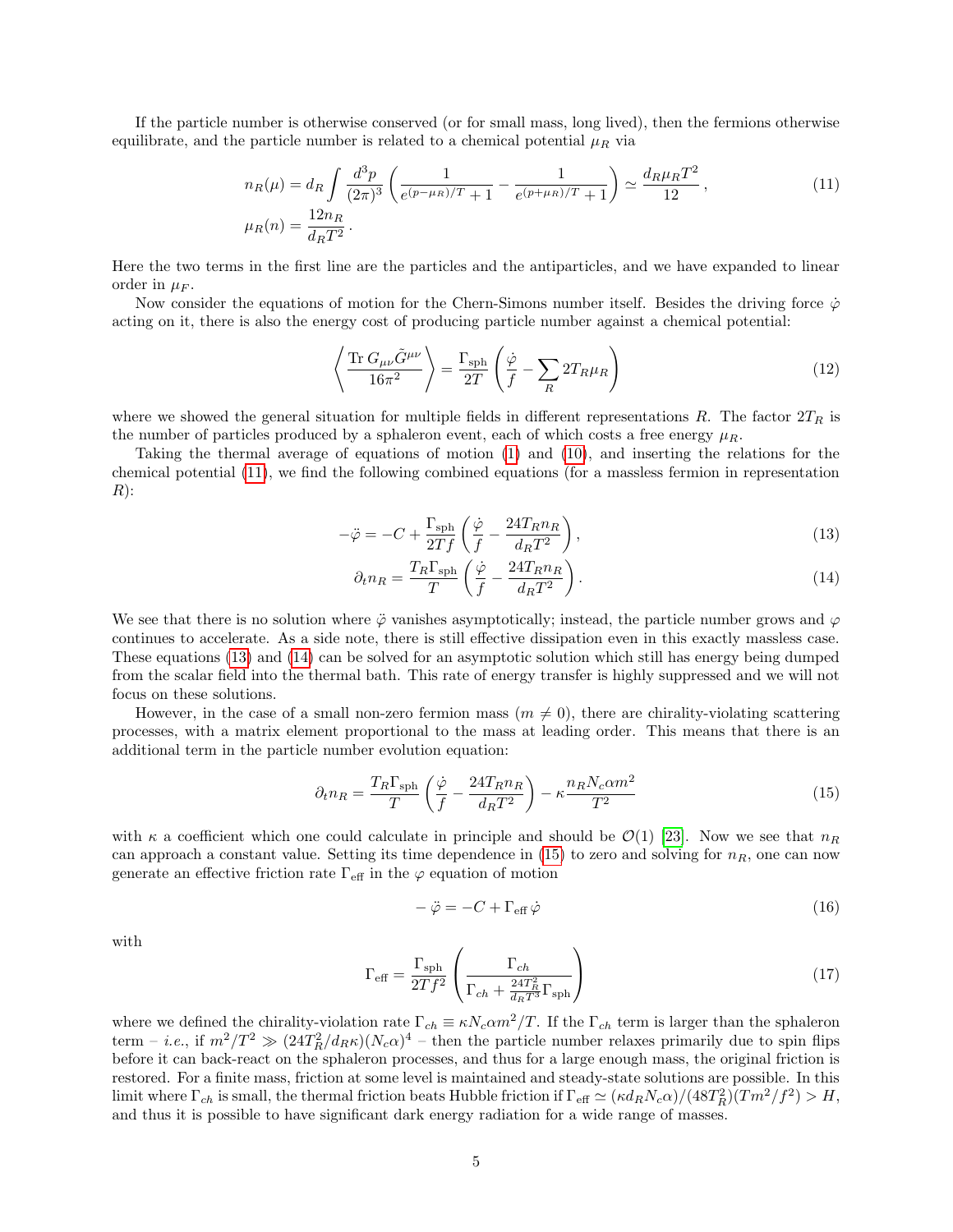### <span id="page-5-0"></span>2.2 Dark Photons and Milli-Charged Particles

There are a number of ways to make  $U(1)$  gauge bosons (dark photons) part of the dark energy thermal bath. The simplest way is to take the QCD-like model above and charge the fermions under an unbroken  $U(1)$ . Take the new fine-structure constant to be  $\alpha'$ . In the thermal bath, the rate of dark photon production should be at least  $\Gamma_{\gamma'} \sim \alpha \alpha' T$ . As long as this is much larger than the Hubble expansion rate, a thermal abundance of dark photons would be generated.

One does not need fermions in the non-Abelian sector to thermalize dark photons. Additional ways to thermalize light  $U(1)$ s is through higher-dimensional operators e.g.,

<span id="page-5-2"></span>
$$
\mathcal{L} \supset \frac{\varphi}{f'} F'^{\mu\nu} \tilde{F}'_{\mu\nu} \tag{18}
$$

where  $F'$  is the field strength of a dark photon. Because the YM to dark photon cross section now goes as  $T^2/(f'f)^2$ , a much lower f', f would be required to thermalize this sector, roughly  $f' \sim f \lesssim 10$  keV for  $T \sim$ meV. The only other requirement is that the mass of the dark photon,  $m_{A'}$  satisfies  $T > m_{A'} \gg H$  (we discuss the massless case below).

This thermalization process can be sped up if there are interactions in the  $U(1)$  sector. This is because when thermal friction dominates, the rolling dark energy field is all but guaranteed to thermalize as well. Roughly, if the rate  $\Gamma_{GG\to G\varphi} \simeq \sigma n_G \sim (\alpha T^3/f^2) > H$ , then  $\varphi$  particles are also thermal. Once a small amount of dark photons is produced via [\(18\)](#page-5-2), a runaway process can produce a thermal abundance in this sector. For example, a sector of dark photons  $A'_{\mu}$  and dark-charged fermions  $\chi$  will have scattering cross sections  $\sigma_{\varphi\chi\to A'\chi}$  and  $\sigma_{\varphi A'\to\chi\chi}$  of order  $\alpha'/f'^2$ . The growth rate of the number density of hidden sector particles  $X \equiv A', \chi$  would be

$$
\frac{dn_X}{dt} \sim n_X n_\varphi \sigma_{\varphi X \to XX} \sim n_X \frac{\alpha' T^3}{f'^2}.
$$
\n(19)

If the characteristic rate  $\frac{\alpha' T^3}{f'^2}$  $\frac{f^{(T)}(T)}{f^{(2)}} \gg H$  (up to a log factor), a thermal abundance of dark photons and darkcharged fermions should be produced. If the dark photons kinetic-mix with regular photons, this would also constitute an abundance of milli-charged fermions.

For completeness, we note that in the case of an extremely light or massless dark photon without charged fermions, an abundance of very long wavelength modes is also generated by a tachyonic instability, and in fact becomes a new source of friction for  $\varphi$  [\[24\]](#page-10-13). Via the coupling [\(18\)](#page-5-2), a population of vectors will be produced when  $\dot{\phi}/f > m_{A'}$  due to an instability in the mode equation for the vectors [\[24–](#page-10-13)[26\]](#page-11-0):

$$
\ddot{A}'_{\pm} + \left(k^2 \pm 4k \frac{\dot{\varphi}}{f} + m_{A'}^2\right) A'_{\pm} = 0
$$
\n(20)

For very light or massless dark photons, with no charged fermions, this effect dominates the friction mechanism and generates a background of non-thermal, very low frequency ( $\sim \dot{\varphi}/f'$ ) vectors. Using the work of [\[25\]](#page-11-1), the field velocity is roughly constant at  $\dot{\varphi} = \xi H f'$ , with  $\xi \sim \mathcal{O}(100)$ , corresponding to dark photon frequencies around a hundred times the Hubble rate. The energy density in the dark photon approaches the vacuum energy V when  $C \sim V/(\xi f')$  [\[25\]](#page-11-1). This friction will dominate over the thermal friction from the YM sector unless  $f' \gg \sqrt{T/H}f$ , a limit in which the dark photons don't thermalize anyway. On the other hand, a full analysis of this version of dark energy radiation friction should run parallel to the inflation version of this model analyzed in [\[25\]](#page-11-1), and we suggest its cosmological analysis as dark energy for future work.

### <span id="page-5-1"></span>2.3 Neutrinos

One very interesting possibility is the dark-energy thermalization of Standard Model neutrinos. This could happen through the coupling of right-handed neutrinos to the dark energy radiation. For example, if fermions in the general Lagrangian [\(2\)](#page-2-3) are in the adjoint representation of the non-Abelian group, this would allow for a simple way to thermalize neutral fermions,  $N$ , through the coupling

$$
\mathcal{L} \supset \frac{1}{f_N} G^a_{\mu\nu} \psi^a \sigma^{\mu\nu} N \tag{21}
$$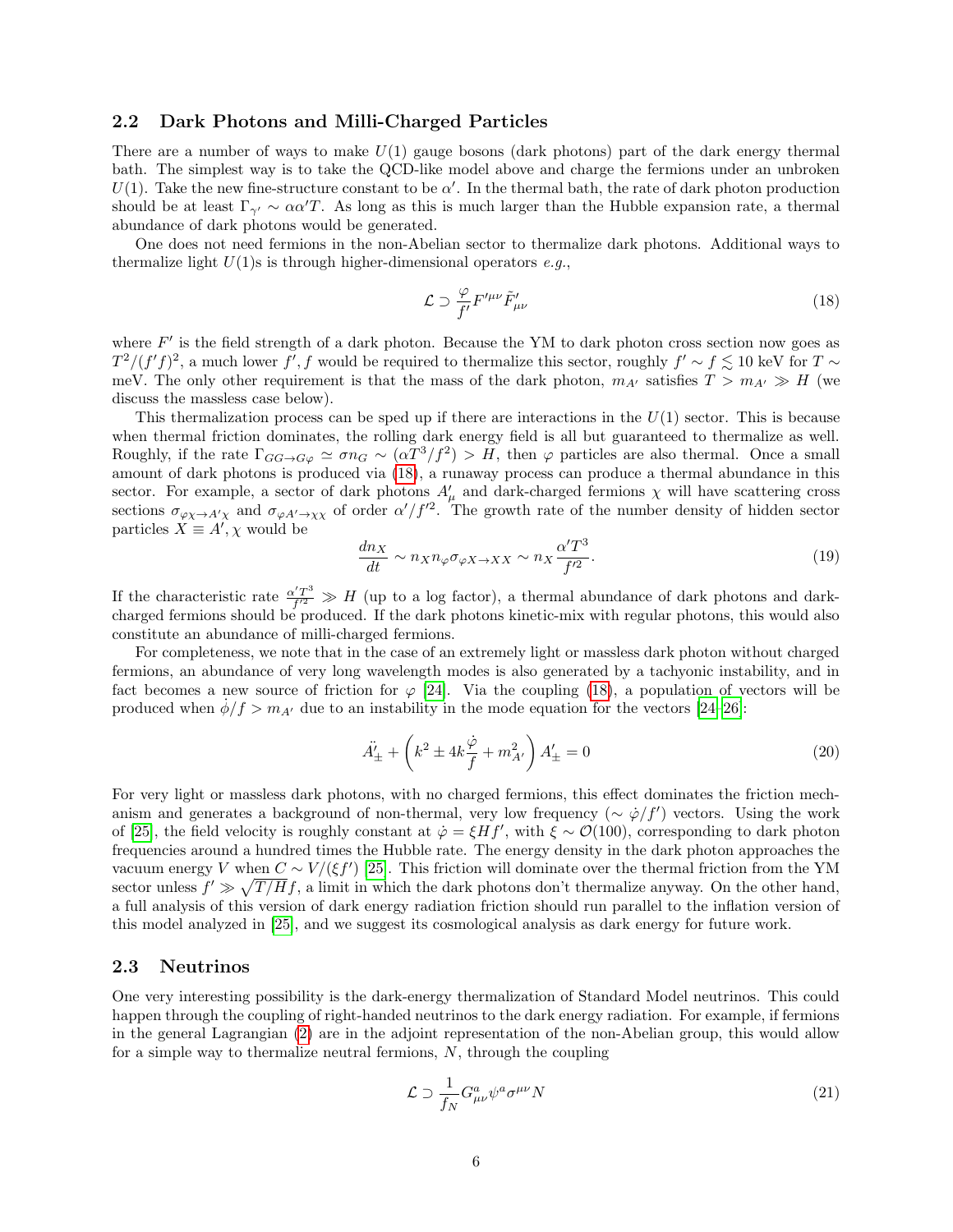If N is also a right-handed neutrino via the coupling  $yh\ell N$ , then it will thermalize the Standard Model neutrinos with masses  $m_{\nu} \lesssim T$ , potentially making them hotter than the standard temperature prediction for the CMB<sub>V</sub> background. While thermalization at late times will be generated as long as  $f_N \ll T$ eV, this sector will be frozen out at early times and could easily have played a negligible role during Big Bang Nucleosynthesis and recombination.

### <span id="page-6-0"></span>3 Cosmological Signatures

Thermal friction has a unique cosmological signature through its modification of the late-time behavior of the dark-energy equation of state  $w(a)$  as a function of the scale factor of the universe, a. The dynamics also gives rise to late-time spatial inhomogeneity (see [\[27\]](#page-11-2)) with small deviations from quintessence predictions, though these do not produce sizeable observables. However, the background level evolution has distinctive features from a cosmological constant  $w_{CC}(a) = -1$ , as well as other scalar field models, which may be observable with upcoming experiments. In this section we present the derivation of the thermal friction dark energy equation of state  $w<sub>DER</sub>(a)$ .

The equations of motion of the scalar field-radiation system in equation [\(1\)](#page-2-2) and [\(6\)](#page-3-1) as a function of the scale factor a are:

<span id="page-6-1"></span>
$$
a2H2\varphi'' + (4aH2 + a2H'H + aHT)\varphi' = C
$$
\n(22)

<span id="page-6-2"></span>
$$
\frac{4\pi^2}{30}g_* aHT'T^3 + \frac{4\pi^2}{30}g_* HT^4 = \Upsilon a^2 H^2 {\varphi'}^2
$$
\n(23)

where primes denote derivatives with respect to a and  $g_*$  is the effective number of degrees of freedom in the dark radiation sector. We will take  $a = a_0 \equiv 1$  to denote the scale factor today. Assuming the friction coefficient of a pure non-Abelian gauge group  $\Upsilon = T^3/\tilde{f}^2$  (where any dependence on  $\alpha$  and  $N_c$  has been absorbed in  $\tilde{f}$ ), one can now solve this system of equations for  $\varphi(a)$  and  $T(a)$  with appropriate boundary conditions. However, focusing on the regime in which thermal friction is dominant  $(H \ll T^3/\tilde{f}^2)$  at all relevant times simplifies equations [\(22\)](#page-6-1) and [\(23\)](#page-6-2) to:

<span id="page-6-4"></span>
$$
\varphi'(a) \approx \frac{\tilde{f}^2 C}{a H(a) T^3(a)}\tag{24}
$$

<span id="page-6-3"></span>
$$
T'(a) + \frac{T(a)}{a} = \frac{15aH(a)\varphi'(a)^2}{2\pi^2 g_* \tilde{f}^2}
$$
\n(25)

where  $g_*$  denotes the relativistic degrees of freedom in the radiation energy density  $\rho_{\rm DR} \equiv \frac{\pi^2}{30} g_* T^4$ . We solve equation [\(25\)](#page-6-3) perturbatively by approximating the Hubble function by its counterpart with a constant dark energy,  $H(a) \approx H^{(0)}(a) \equiv H_0 \sqrt{\frac{\Omega_m}{a^3} + 1 - \Omega_m}$ , where  $\Omega_m$  is the ratio of matter density to critical energy density today (we are assuming a flat geometry). In doing so, we obtain the following analytic expression for the temperature:

<span id="page-6-5"></span>
$$
T(a) = \left(\frac{\frac{15C^2\tilde{f}^2}{2\pi^2 g_*} \sqrt{\frac{\Omega_m}{a^3} + 1 - \Omega_m} \left(8a^3(1 - \Omega_m) - 11\Omega_m \left(1 - {}_2F_1\left[1, \frac{4}{3}; \frac{11}{6}; -\frac{a^3(1 - \Omega_m)}{\Omega_m}\right]\right)\right)}{8a^3 H_0 (1 - \Omega_m)^2}\right)^{\frac{1}{7}}
$$
(26)

which we plug into equation [\(24\)](#page-6-4) and numerically integrate to solve for  $\varphi(a)$ . Here,  ${}_2F_1[a, b; c; z]$  is the Gaussian hypergeometric function. In this regime the kinetic energy contribution is highly suppressed. Thus, in this limit  $T(a)$  and  $\varphi(a)$ , and their values today  $T_0 \equiv T(a = 1)$  and  $\varphi_0 \equiv \varphi(a = 1)$ , quantify the dark-energy equation of state  $w<sub>DER</sub>$  as a function of a:

$$
w_{\text{DER}}(a) \simeq -1 \frac{-C\varphi(a)}{-C\varphi(a) + \frac{\pi^2}{30}g_*T^4(a)} + \frac{1}{3} \frac{\frac{\pi^2}{30}g_*T^4(a)}{-C\varphi(a) + \frac{\pi^2}{30}g_*T^4(a)}.
$$
\n(27)

The value of the Hubble constant today,  $H_0^2$ , and the temperature today,  $T_0$  (which could potentially be measured by direct detection discussed in Section [4\)](#page-8-0), determines the parameter combinations  $C\varphi_0$  and  $C f$ ,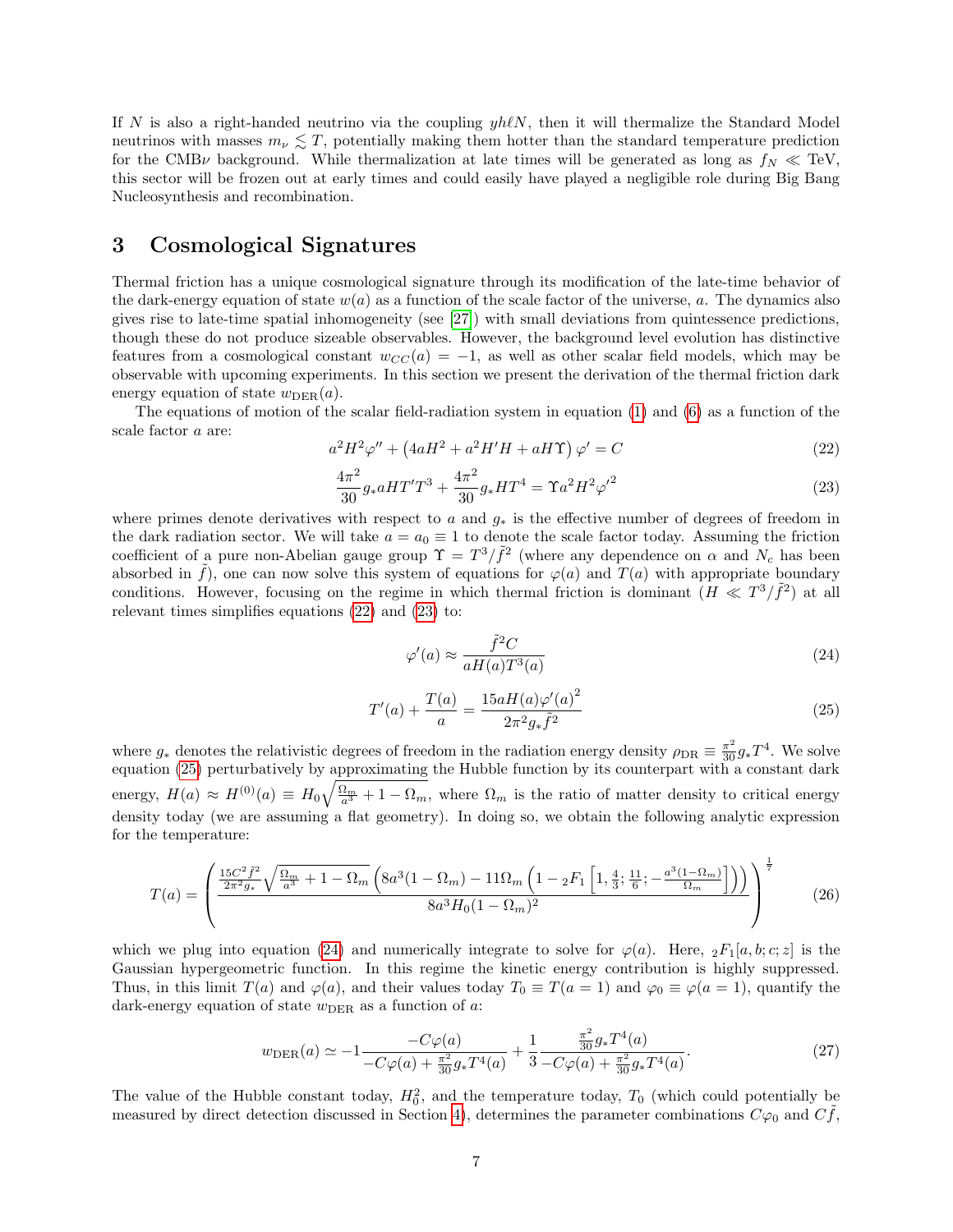the only combinations appearing in the dark-energy equation of state itself (up to the discrete  $q_*$ ). Since the constraints on  $w<sub>DER</sub>$  are inferred assuming a  $\Lambda$ CDM cosmology, a dedicated analysis is required to evaluate its bounds assuming a dynamic dark energy with thermal friction, which is an interesting prospect beyond the scope of the discussion presented here. For illustrative purposes, we plot  $w_{\text{DER}}(a_0) \leq -0.95$  in Figure [1](#page-7-0) which corresponds to temperatures of about  $T \lesssim 0.8 \,\text{meV}$ , assuming  $g_* = 7$  (the case of  $SU(2)$  with  $\varphi$  also thermalized). Though there are three model parameters, the slope C, the value of the scalar field today  $\phi_0$ , and  $\tilde{f}$  the friction strength parameter, there is no phenomenological sensitivity to all three parameters in this regime. This is due to  $w'_{\text{DER}}(a_0)$  being dominated by  $T'(a_0) \propto (C\tilde{f})^{\frac{2}{7}}$  rather than  $\varphi'(a_0)$  which does not lift the degeneracy between different combinations of C and  $\tilde{f}$ . Thus the shape of the curves  $w_{\text{DER}}(a, T_0)$ is fully determined by  $w(a_0)$  as shown on the left of Figure [1.](#page-7-0)

<span id="page-7-0"></span>

Figure 1: The dark energy equation of state w as a function of scale factor a (redshift  $z$ ) for thermal friction on the left and quintessence on the right. The abundances are defined as:  $\Omega_{\varphi} = \frac{-C\varphi_0}{\rho_c}$ ,  $\Omega_{\text{DR}} = \frac{\frac{\pi^2}{30}g_*T_0^4}{\rho_c}$ ,  $\Omega_{\dot{\varphi}_Q} = \frac{\frac{1}{2} a_0^2 H_0^2 \varphi'(a_0)^2}{\varrho_c}$  $p_c \frac{\partial \varphi(a_0)}{\partial c}$  where  $\rho_c$  is the critical density today. We assume  $g_* = 7$  corresponding to a minimal thermal bath (comprised of three gauge bosons with two polarizations each and the axion with one scalar degree of freedom), and the best fit Planck value  $\Omega_m = 0.315$  [\[28\]](#page-11-3).

In the opposite limit  $H \gg \Upsilon (\tilde{f} \to \infty)$ , we recover the familiar quintessence solution in which kinetic energy dominates and dark radiation is highly suppressed. To solve for the quintessence field  $\varphi$ <sub>O</sub> we turn off the thermal friction and recover the equation of motion of the regular quintessence scalar field whose terms were previously sub-dominant:

$$
a^{2}H^{2}\varphi_{Q}'' + (4aH^{2} + a^{2}H'H) \varphi_{Q}' = C
$$
\n(28)

and find an equation of state:

$$
w_Q(a) \simeq -1 \frac{-C\varphi_Q(a)}{-C\varphi_Q(a) + \frac{1}{2}a^2 H(a)^2 \varphi'_Q(a)^2} + \frac{\frac{1}{2}a^2 H(a)^2 \varphi'_Q(a)^2}{-C\varphi_Q(a) + \frac{1}{2}a^2 H(a)^2 \varphi'_Q(a)^2}
$$
(29)

Using the Ansatz  $H^{(0)}(a)$  (see text above equation [\(26\)](#page-6-5)) we obtain the analytical solution for the quintessence field  $\varphi_O(a)$ :

$$
\varphi_Q(a) = \varphi_{Q,0} + \frac{2C\left(\tanh^{-1}\left(\frac{\sqrt{1-\Omega_m}}{\sqrt{\frac{\Omega_m}{a^3}+1-\Omega_m}}\right) - \operatorname{arctanh}^{-1}\left(\sqrt{1-\Omega_m}\right)\right)}{9H_0^2(1-\Omega_m)^{\frac{3}{2}}}
$$
(30)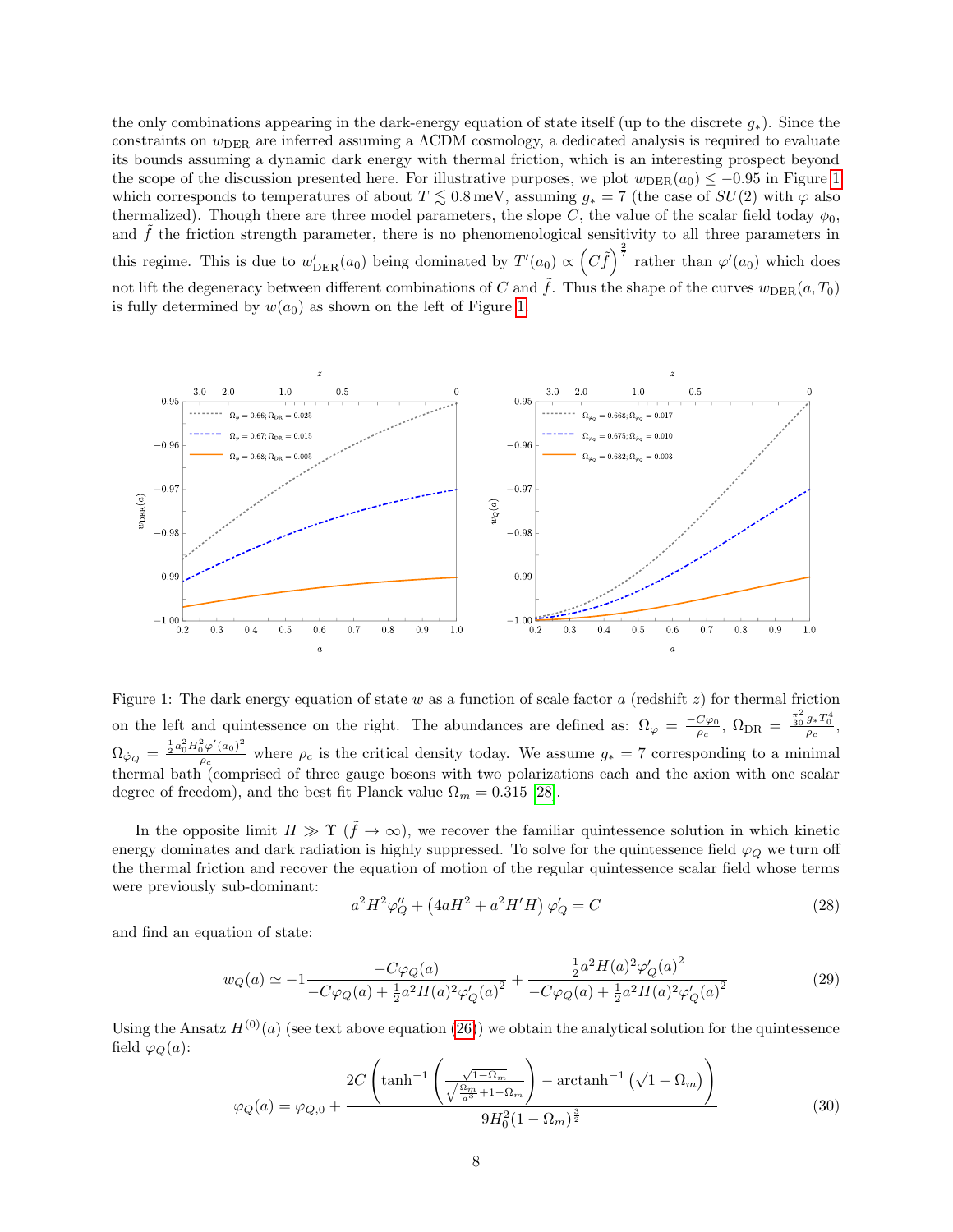where  $\varphi_{Q,0} \equiv \varphi_Q(a_0)$ . To the right side of Figure [1](#page-7-0) we show the characteristic shape of quintessence curves with varying kinetic energy contributions. At early times  $a < 0.3$ , quintessence closely resembles a cosmological constant. Only recently did the field obtain a sizeable kinetic energy component  $\Omega_{\phi}$  whose total amount is smaller than the amount of dark radiation in the thermal friction model that results in the same value for  $w(a_0)$  today. On the contrary, the change of  $w_{DER}(a)$  in the thermal friction model is more gradual. Even at early times there exists a sizeable deviation from a cosmological constant. The slowly rising temperature increases this deviation which asympotatically approaches a constant value. Quintessence shows a differing trend with the deviation from a cosmological constant linearly growing. Quintessence also requires much larger field values venturing into the trans-planckian field regime in order to remain within  $w(a_0) < -0.95$ , whereas thermal friction has a wide set of viable parameters that are sub-Planckian. For example the gray dashed line on the left of Figure [1](#page-7-0) corresponds to  $\varphi(a_0) \sim -0.01 \left(\frac{\tilde{f}}{1 \text{ GeV}}\right) M_{pl}$ , whereas the gray dashed line on the right of Figure [1](#page-7-0) corresponds to  $\varphi_Q(a_0) \sim -2M_{pl}$ . This is due to the thermal friction being much larger than Hubble friction which allows for much steeper slopes within the experimental constraints leading to smaller field values. The perturbative descriptions of the two regimes discussed in this section are in very good agreement with exact numerical solutions of [\(22\)](#page-6-1) and [\(23\)](#page-6-2), with deviations smaller than 0.02% for all curves shown in Figure [1.](#page-7-0)

As we have seen above, in our scenario there is actually only a single additional parameter beyond the usual  $\Lambda$ CDM parameters which will determine our entire equation of state as a function of time,  $w_{DER}(a)$ , at leading order. Further, this also determines the temperature of the dark radiation today, which could be separately measured in a direct detection experiment. If we find evidence that dark energy is not a cosmological constant then we will immediately want to measure its variation as a function of cosmic time. If the (even roughly) measured  $w(a)$  curve fits with our constrained family of predictions, it would be a striking success of the model. Further, it would then make a sharp prediction for the temperature of the dark radiation which would start a race to directly detect this radiation in the lab.

## <span id="page-8-0"></span>4 Discussion and Conclusion

The mechanisms discussed above can produce a thermalized local energy density in dark radiation that can be as large as a few percent of the dark energy density  $\sim$  meV<sup>4</sup> today, much larger than the energy density in the CMB. This radiation would have a potentially observable effect on the expansion rate of the universe, distinguishable from just a rolling scalar field (quintessence). Interestingly, even though most of the kinetic energy of the dark energy field has gone into radiation, the usual cosmic birefringence signal could still be observed at the same level. The radiation might also be directly detectable. This radiation may be in the form of pure Yang Mills gluons, hidden photons, right handed neutrinos or milli-charged particles. It would be interesting to develop experimental methods to directly detect these particles, similar to dark matter direct detection efforts.

Of these types of radiation, a pure Yang Mills sectors is the most difficult to detect since it can only interact with the nucleons and electrons through operators of high dimension. The other portals are more promising. There are many experimental efforts [\[29](#page-11-4)[–35\]](#page-11-5) currently underway to detect hidden photons. These experiments are focused on detecting cold dark matter at lower frequencies, with the experiment utilizing the expected narrow-band nature of the dark matter signal to resonantly boost sensitivity. But, there are emerging attempts to detect heavier hidden photons in the meV range. In this energy range, due to the difficulty of creating electromagnetic resonators, dark matter direct detection efforts are also broadband devices. Moreover, the fundamental sensing technology necessary to make progress in this energy range is the technology necessary to detect single photons in the THz band. Due to the practical importance of this technology, it is likely that there will be continued investment in developing these sensors. This will lead to direct improvement in our ability to search for hidden photon dark radiation produced by dark energy. Similarly, experiments have also been proposed to detect milli-charged dark matter. It would be interesting to evaluate the reach of these experiments to relativistic milli-charged particles. While relavitistic particles will spend less time transiting a detector than non-relativistic dark matter, they also interact more strongly with magnetic fields and this could potentially be used to create magnetic focusing devices to boost the experimental reach. We leave a detailed discussion of this topic for future work.

The case of right handed neutrinos is particularly interesting. At the energy scale ∼ meV relevant to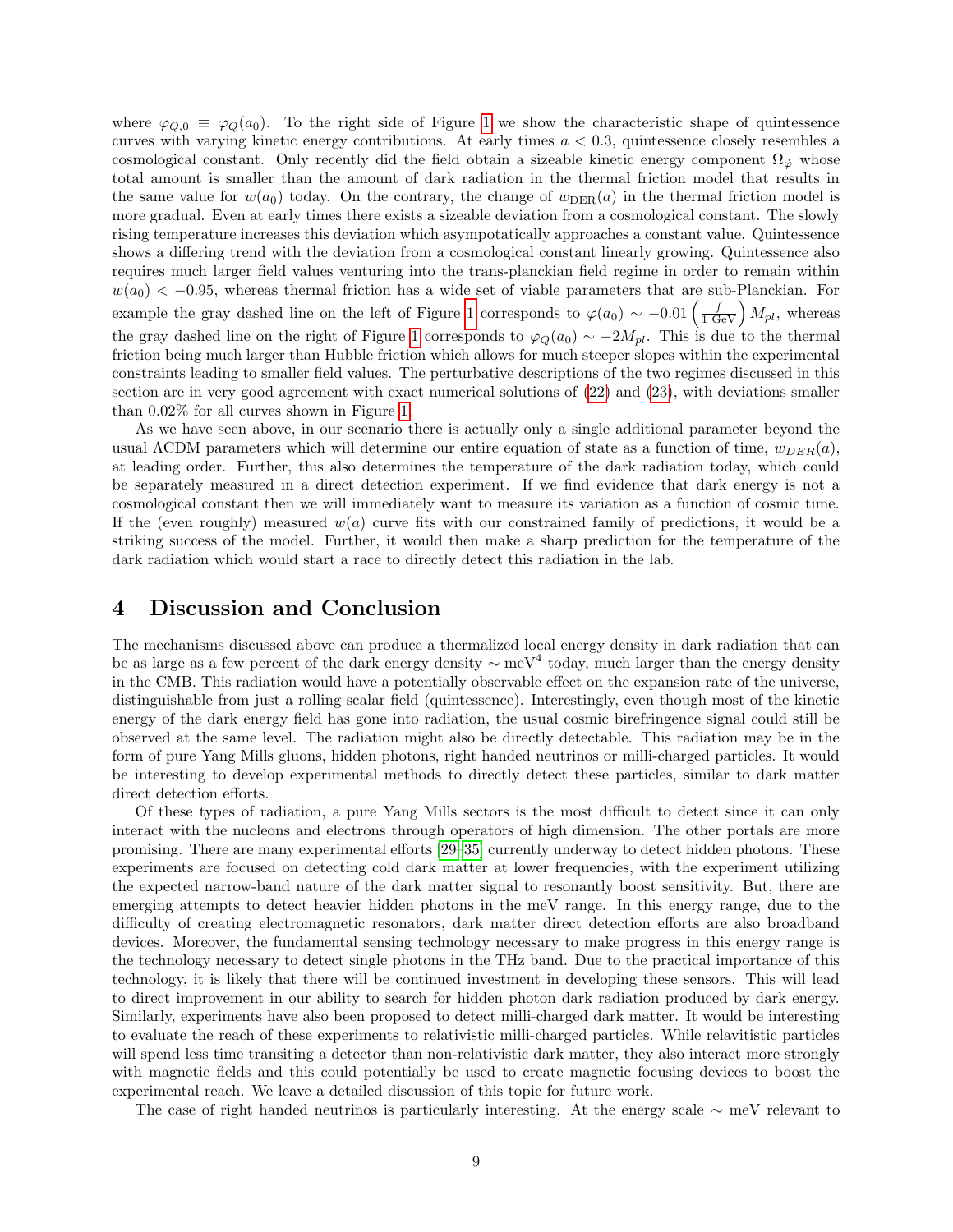dark energy radiation, the right handed neutrino easily mixes with the left handed neutrino and can thus interact with the standard model through the weak interactions. The right handed neutrinos produced from dark energy could thus have a much larger energy density (by ∼ four orders of magnitude) than the standard model (left handed) neutrino background. Due to strong mixing, these right handed neutrinos can also be searched for using experiments such as PTOLEMY [\[36\]](#page-11-6) that are dedicated to probing the cosmic neutrino background. In these experiments, the dark energy produced neutrinos may have an energy density 1000x larger than the standard model neutrino background giving rise to an enhanced rate in the experiment. Moreover, these neutrinos could also be at higher energies  $\sim$  meV as opposed to  $\sim$  0.1 meV expected from the cosmic neutrino background. The increased energy should help in detection in an experiment like PTOLEMY that searches for a kinematic end point.

A discovery of meV scale radiation in an experiment would be proof that this radiation was produced at late times in the universe well after the CMB. The two contenders for the source of such a signal would be dark matter and dark energy. While the meV scale would be indicative of dark energy, it will be necessary to develop experimental methods to distinguish these two possibilities. The first check would be to probe the equation of state of dark energy through cosmological measurements. With the advent of gravitational wave detectors that offers the tantalizing possibility of genuine standard candles, it might be possible to extend the reach of such cosmological probes. Further, once it is known that the radiation couples to the Standard Model, then the scalar dark energy field giving rise to the radiation must couple as well at some level. Interestingly, this rolling scalar field could then give a detectable cosmic birefringence signal in the CMB, which would be another indication for this scenario.

This paper has focused on the conversion of dark energy into thermal radiation through technically natural couplings between a rolling field and a gauge sector. These kinds of couplings can also source another class of signals. Tachyonic instability [\[25\]](#page-11-1) can result in the conversion of the kinetic energy of the field into ultra-long ( $\sim 100/H_0$ ) wavelength modes of a vector field. Canonical examples of such vector fields are  $B - L$  gauge bosons and a hidden photon. Signals from the former can potentially be looked for using torsion balances/accelerometers [\[37\]](#page-11-7). The latter case may be phenomenologically interesting - given the plasma mass of the photon, the hidden photon field is likely to manifest itself as a spatially coherent magnetic field in the universe and it might be interesting to see if such a magnetic field could be the source of the observed long range coherence in extra-galactic magnetic fields [\[38\]](#page-11-8).

The seriousness of the cosmological constant problem and the most reasonable approach to its solution makes a strong case for dynamical dark energy. Dark matter also presents a deep mystery about the contents of our universe. While dark matter was discovered through its gravitational effects, theoretical motivations suggested a robust experimental program to directly detect it in the laboratory. Dark energy too was discovered through its gravitational impact on our universe. In this paper we have argued that theoretical considerations also motivate a broader experimental program to directly detect a dynamical component of dark energy in the laboratory.

### Acknowledgments

DK and SR are supported in part by the NSF under grant PHY-1818899. SR acknowledges travel support from the Gordon and Betty Moore Foundation and the American Physical Society enabling him to visit Stanford to complete this work. SR is also supported by the DoE under a QuantISED grant for MAGIS. KB was supported by in part by the NSF under grant PHY-1818899 and PHYS-1915093, and the NASA award NNX17AK38G. SR and PWG are also supported by the SQMS quantum center. PWG acknowledges the support provided by NSF Grant PHY-1720397, the Heising-Simons Foundation Grant 2018-0765, the DOE HEP QuantISED award 100495, and the Gordon and Betty Moore Foundation Grant GBMF7946.

## References

- <span id="page-9-0"></span>[1] L.F. Abbott. A Mechanism for Reducing the Value of the Cosmological Constant. Phys. Lett. B, 150:427–430, 1985.
- [2] Tom Banks. Relaxation of the Cosmological Constant. Phys. Rev. Lett., 52:1461–1463, 1984.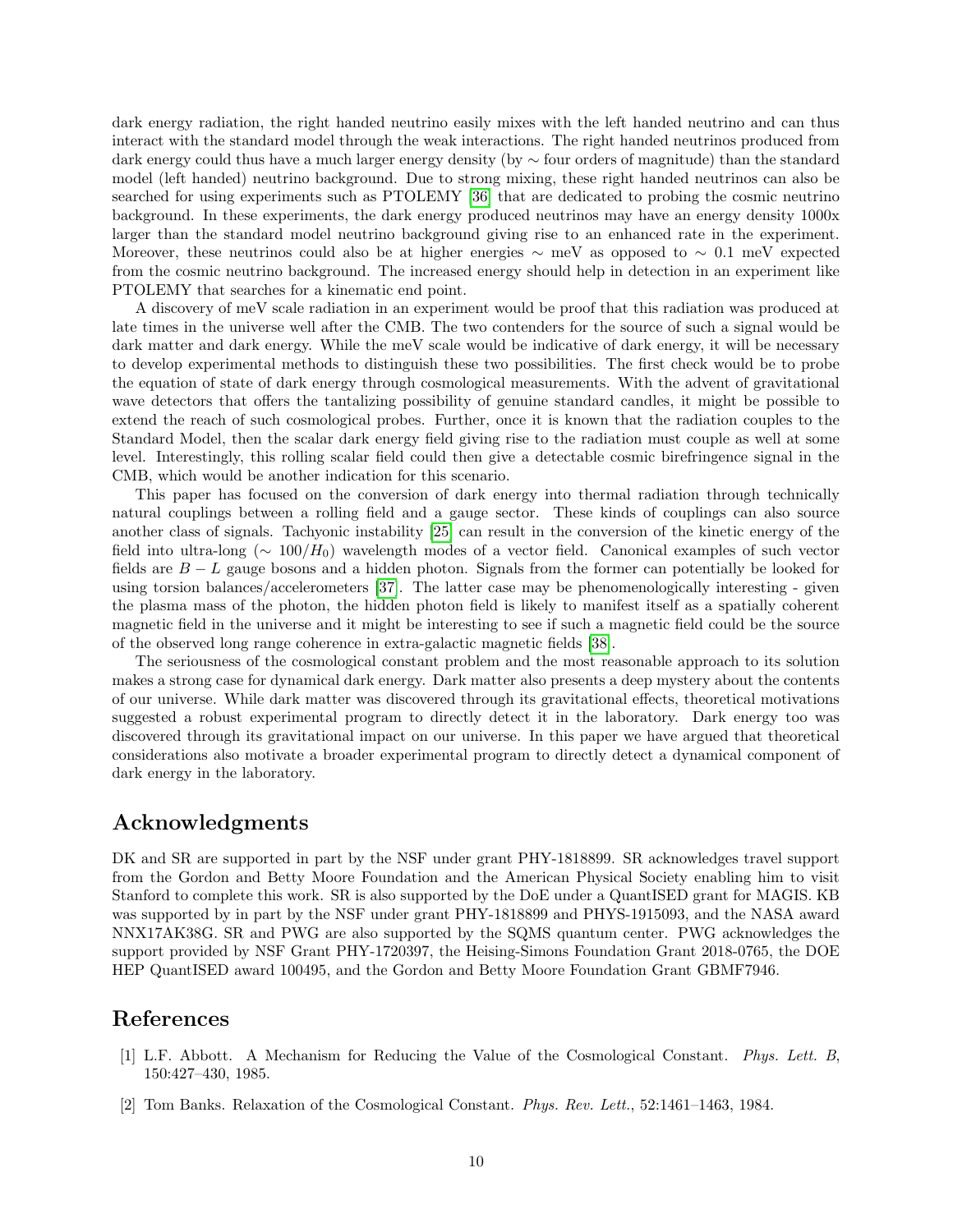- [3] Paul J. Steinhardt and Neil Turok. Cosmic evolution in a cyclic universe. Phys. Rev. D, 65:126003, 2002.
- [4] Lasma Alberte, Paolo Creminelli, Andrei Khmelnitsky, David Pirtskhalava, and Enrico Trincherini. Relaxing the Cosmological Constant: a Proof of Concept. JHEP, 12:022, 2016.
- [5] Peter W. Graham, David E. Kaplan, and Surjeet Rajendran. Relaxation of the Cosmological Constant. Phys. Rev. D, 100(1):015048, 2019.
- <span id="page-10-0"></span>[6] Peter W. Graham, David E. Kaplan, and Surjeet Rajendran. Born again universe. Phys. Rev. D, 97(4):044003, 2018.
- <span id="page-10-1"></span>[7] Latham A. Boyle, Robert R. Caldwell, and Marc Kamionkowski. Spintessence! New models for dark matter and dark energy. Phys. Lett. B, 545:17–22, 2002.
- [8] Sean M. Carroll, George B. Field, and Roman Jackiw. Limits on a Lorentz and Parity Violating Modification of Electrodynamics. Phys. Rev. D, 41:1231, 1990.
- <span id="page-10-2"></span>[9] Yuto Minami and Eiichiro Komatsu. New Extraction of the Cosmic Birefringence from the Planck 2018 Polarization Data. Phys. Rev. Lett., 125(22):221301, 2020.
- <span id="page-10-3"></span>[10] M. Pospelov and M. Romalis. Lorentz invariance on trial. Phys. Today, 57N7:40–46, 2004.
- [11] Michael V. Romalis and Robert R. Caldwell. Laboratory search for a quintessence field. 2 2013.
- [12] J.M. Brown, S.J. Smullin, T.W. Kornack, and M.V. Romalis. New limit on Lorentz and CPT-violating neutron spin interactions. Phys. Rev. Lett., 105:151604, 2010.
- <span id="page-10-4"></span>[13] Peter W. Graham, Selcuk Haciomeroglu, David E. Kaplan, Zhanibek Omarov, Surjeet Rajendran, and Yannis K. Semertzidis. Storage Ring Probes of Dark Matter and Dark Energy. 5 2020.
- <span id="page-10-5"></span>[14] Larry D. McLerran, Emil Mottola, and Mikhail E. Shaposhnikov. Sphalerons and Axion Dynamics in High Temperature {QCD}. Phys. Rev. D, 43:2027–2035, 1991.
- <span id="page-10-6"></span>[15] Guy D. Moore. Motion of Chern-Simons number at high temperatures under a chemical potential. Nucl. Phys. B, 480:657–688, 1996.
- <span id="page-10-7"></span>[16] Peter B. Arnold, Dam Son, and Laurence G. Yaffe. The Hot baryon violation rate is  $\mathcal{O}(\alpha_w^5 T^4)$ . Phys. Rev. D, 55:6264–6273, 1997.
- [17] Dietrich Bödeker. On the effective dynamics of soft nonAbelian gauge fields at finite temperature. Phys. Lett. B, 426:351–360, 1998.
- <span id="page-10-8"></span>[18] Guy D. Moore and Marcus Tassler. The Sphaleron Rate in SU(N) Gauge Theory. JHEP, 02:105, 2011.
- <span id="page-10-9"></span>[19] V.A. Kuzmin, V.A. Rubakov, and M.E. Shaposhnikov. On the Anomalous Electroweak Baryon Number Nonconservation in the Early Universe. Phys. Lett. B, 155:36, 1985.
- [20] G.F. Giudice and Mikhail E. Shaposhnikov. Strong sphalerons and electroweak baryogenesis. Phys. Lett. B, 326:118–124, 1994.
- <span id="page-10-10"></span>[21] V.A. Rubakov and M.E. Shaposhnikov. Electroweak baryon number nonconservation in the early universe and in high-energy collisions. Usp. Fiz. Nauk, 166:493–537, 1996.
- <span id="page-10-11"></span>[22] Kim V. Berghaus, Peter W. Graham, and David E. Kaplan. Minimal Warm Inflation. JCAP, 03:034, 2020.
- <span id="page-10-12"></span>[23] A. Boyarsky, V. Cheianov, O. Ruchayskiy, and O. Sobol. Evolution of the primordial axial charge across cosmic times. 7 2020.
- <span id="page-10-13"></span>[24] Bruce A. Campbell, Nemanja Kaloper, Richard Madden, and Keith A. Olive. Physical properties of four-dimensional superstring gravity black hole solutions. Nucl. Phys. B, 399:137–168, 1993.